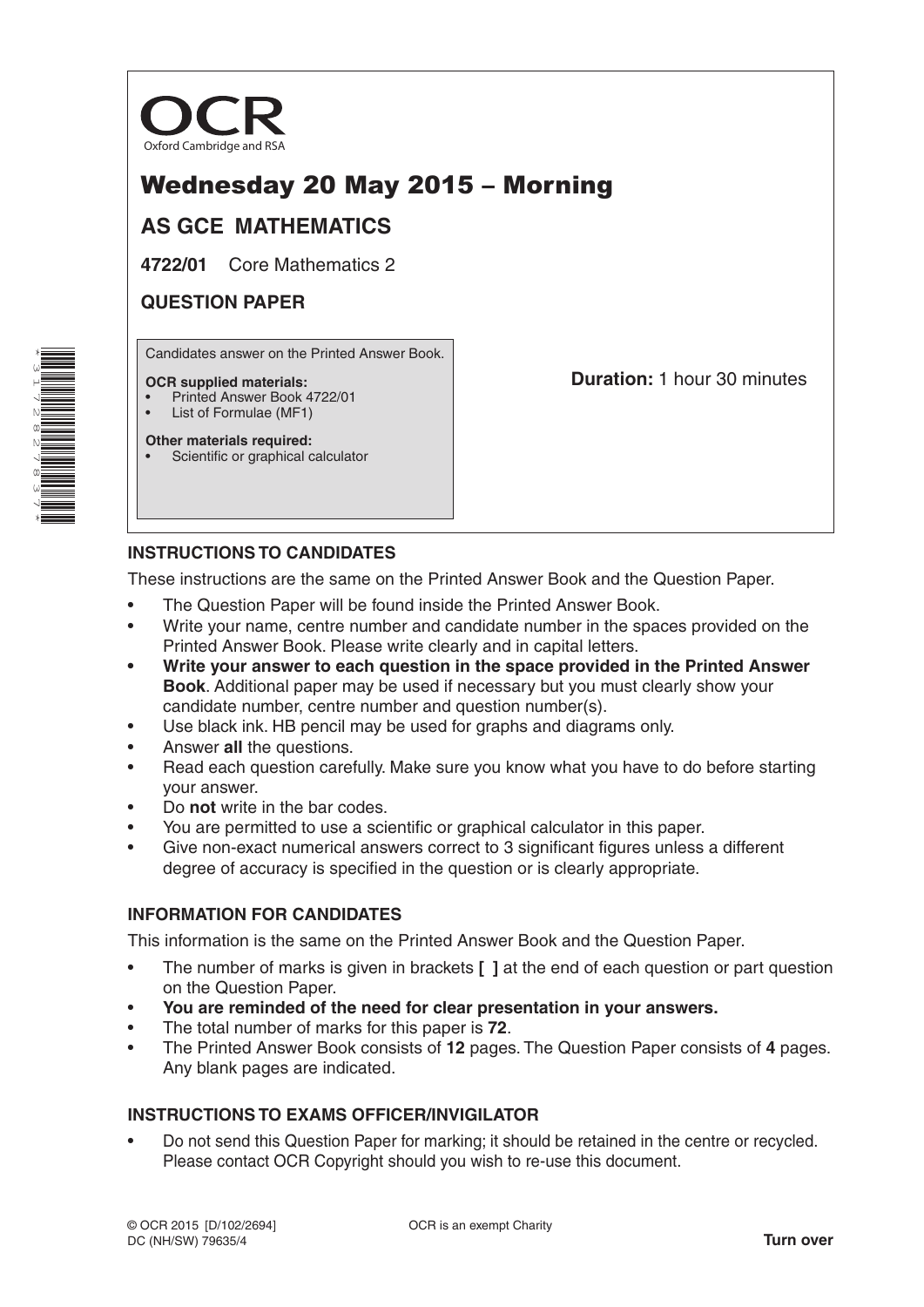**1**  A geometric progression has first term 3 and second term –6.

| (i) State the value of the common ratio. |  |
|------------------------------------------|--|
|                                          |  |

- **(ii)** Find the value of the eleventh term. **[2]**
- **(iii)** Find the sum of the first twenty terms. **[2]**
- **2** (i) Use the trapezium rule, with 4 strips each of width 1.5, to estimate the value of

$$
\int_{4}^{10} \sqrt{2x-1} \, \mathrm{d}x
$$

giving your answer correct to 3 significant figures. **[4]** 

**(ii)** Explain how the trapezium rule could be used to obtain a more accurate estimate. **[1]** 





The diagram shows a sector *AOB* of a circle with centre *O* and radius 8 cm. The angle *AOB* is 1.2 radians. The points *C* and *D* lie on *OA* and *OB* respectively such that *OC* = 5.2cm and *OD* = 2.6cm. *CD* is a straight line.

- **(i)** Find the area of the shaded region *ACDB*. **[4]**
- **(ii)** Find the perimeter of the shaded region *ACDB*. **[5]**
- **4** (i) Find and simplify the first three terms in the binomial expansion of  $(2 + ax)^6$  in ascending powers of *x*. **[4]**
- (ii) In the expansion of  $(3 5x)(2 + ax)^6$ , the coefficient of *x* is 64. Find the value of *a*. [3]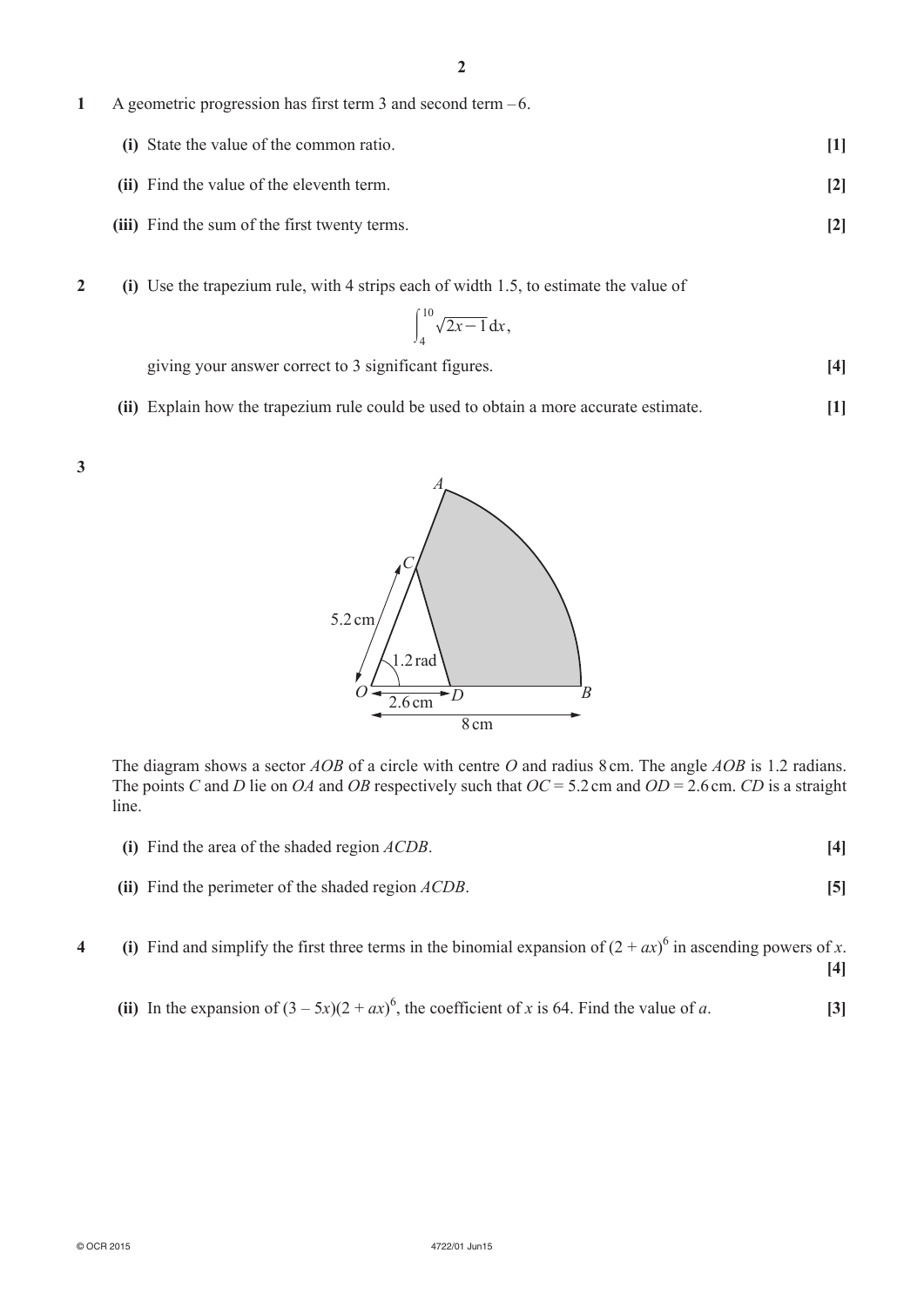- **5**  A curve has an equation which satisfies *x*  $\frac{d^2y}{dx^2} = 3x$ d 2 2  $= 3x^{-\frac{1}{2}}$  for all positive values of *x*. The point *P*(4, 1) lies on the curve, and the gradient of the curve at *P* is 5. Find the equation of the curve. **[7]**
- **6** The cubic polynomial  $f(x)$  is defined by  $f(x) = x^3 19x + 30$ .
	- **(i)** Given that  $x = 2$  is a root of the equation  $f(x) = 0$ , express  $f(x)$  as the product of 3 linear factors. [4]
- (ii) Use integration to find the exact value of  $\int_{-5}^{3} f(x) dx$ 3  $\int_{-5}^{3} f(x) dx$ . [4]
	- **(iii)** Explain with the aid of a sketch why the answer to part (ii) does not give the area enclosed by the curve  $y = f(x)$  and the *x*-axis for  $-5 \le x \le 3$ . [2]
- **7**  In an arithmetic progression the first term is 5 and the common difference is 3. The *n*th term of the progression is denoted by  $u_n$ .
	- (i) Find the value of  $u_{20}$ . [2]

(ii) Show that 
$$
\sum_{n=10}^{20} u_n = 517
$$
. [3]

- **(iii)** Find the value of *N* such that  $\sum_{n=1}^{\infty} u_n = 2750$  $n = N$  $\sum_{n=N}^{2N} u_n = 2750.$  [6]
- **8 (a)**  Use logarithms to solve the equation

$$
2^{n-3} = 18000,
$$

*<u>eiving</u>* vour answer correct to 3 significant figures. **[4]** *All Equipment Equipment Equipment Equipment Equipment Equipment Equipment Equipment Equipment Equipment*

**(b)** Solve the simultaneous equations

$$
\log_2 x + \log_2 y = 8, \qquad \log_2 \left(\frac{x^2}{y}\right) = 7.
$$
 [5]

#### **Question 9 begins on page 4.**